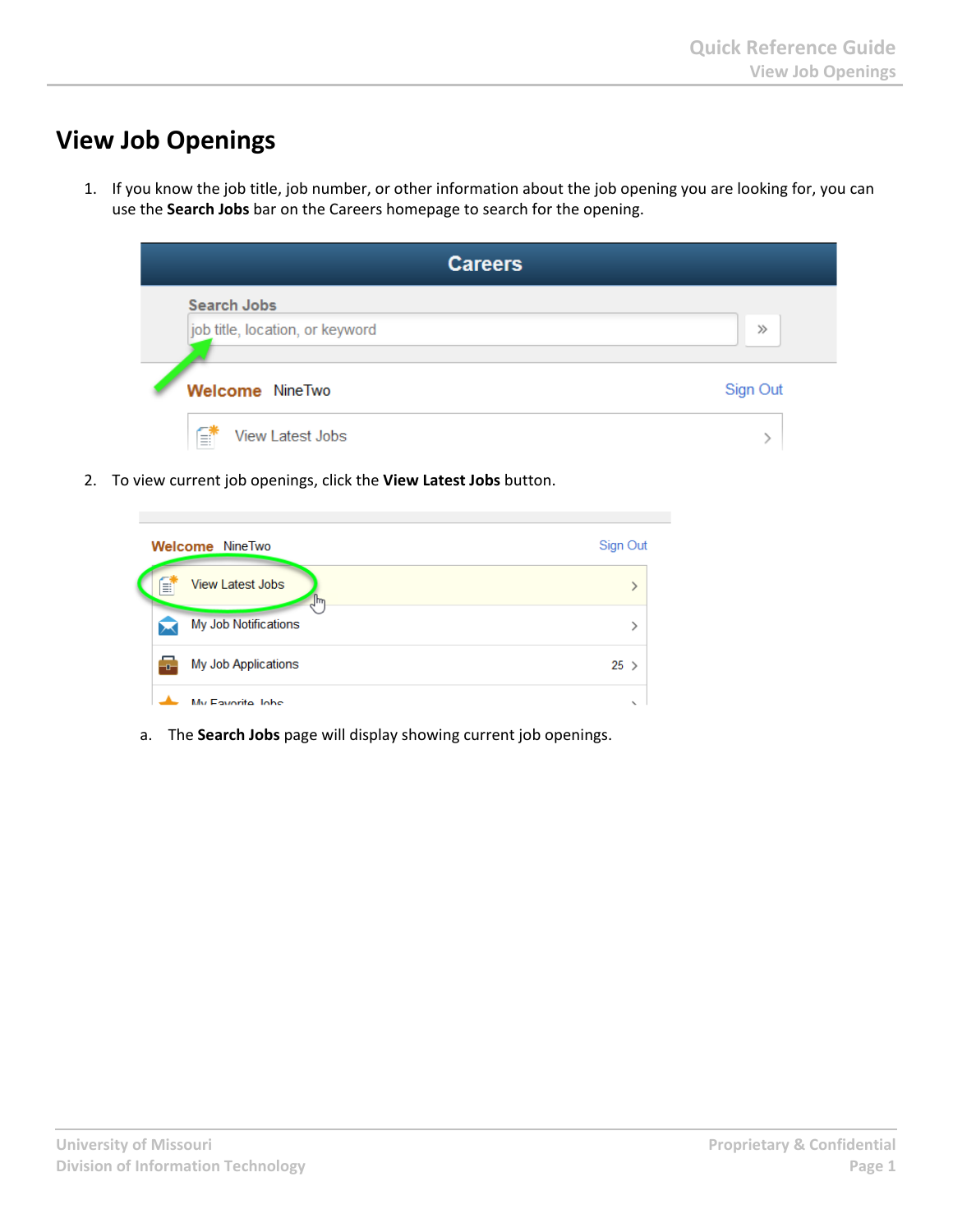| < Careers                                             |                                       | <b>Search Jobs</b>                      | $\circledcirc$<br>Ħ |
|-------------------------------------------------------|---------------------------------------|-----------------------------------------|---------------------|
| $\hat{\phantom{a}}$<br>$\blacktriangleright$ Location | Search Jobs                           |                                         |                     |
| Columbia (16)                                         | job title, location, or keyword       | $\gg$                                   |                     |
| TEST(3)                                               | <b>Clear Search</b>                   | Save Search                             |                     |
| UM System (1)                                         | 20 search result(s)                   |                                         | ⇅                   |
| $\blacktriangleright$ Department                      | <b>OUI TESTING - PLEASE APPLY</b>     |                                         |                     |
|                                                       | Job ID 22420                          |                                         |                     |
| Human Resources Services (5)                          |                                       | Location UM System                      |                     |
| VP Human Resources (5)                                |                                       | Department VP Human Resources           |                     |
| <b>Total Reward Operations (3)</b>                    |                                       | Job Family Human Resources              |                     |
| SOS Temporary Staffing (2)                            |                                       | Business Unit University of MO-System   |                     |
| More                                                  | Posted Date 05/14/2017                |                                         |                     |
|                                                       | <b>HUMAN RESOURCES SPECIALIST I</b>   |                                         |                     |
| ▼ Job Family                                          | Job ID 22408                          |                                         |                     |
| Human Resources (10)                                  | Location Columbia                     |                                         |                     |
|                                                       |                                       | Department Human Resources Services     | $\mathcal{E}$       |
| Student & Temporary (3)                               |                                       | Job Family Human Resources              |                     |
| Office & Administrative (2)                           |                                       | Business Unit University of MO-Columbia |                     |
| Finance & Business (1)                                | Posted Date 05/08/2017                |                                         |                     |
| More                                                  |                                       |                                         |                     |
|                                                       | <b>HUMAN RESOURCES SPECIALIST III</b> |                                         |                     |
| Up Job Posted In                                      | Job ID 22395                          |                                         |                     |
| 2017 (17)                                             | Location Columbia                     |                                         |                     |
|                                                       |                                       | Department Total Reward Operations      | $>$ $\sim$          |
| 2016(2)<br>$\checkmark$                               |                                       |                                         |                     |

The jobs displayed can be filtered by choosing options from the menu on the left-side of the page.

| <b>&lt; Careers</b>              |  |
|----------------------------------|--|
| $\blacktriangleright$ Location   |  |
| Columbia (16)                    |  |
| TEST(3)                          |  |
| UM System (1)                    |  |
| $\blacktriangleright$ Department |  |
| Human Resources Services (5)     |  |
| VP Human Resources (5)           |  |
| Total Daward Operations (9)      |  |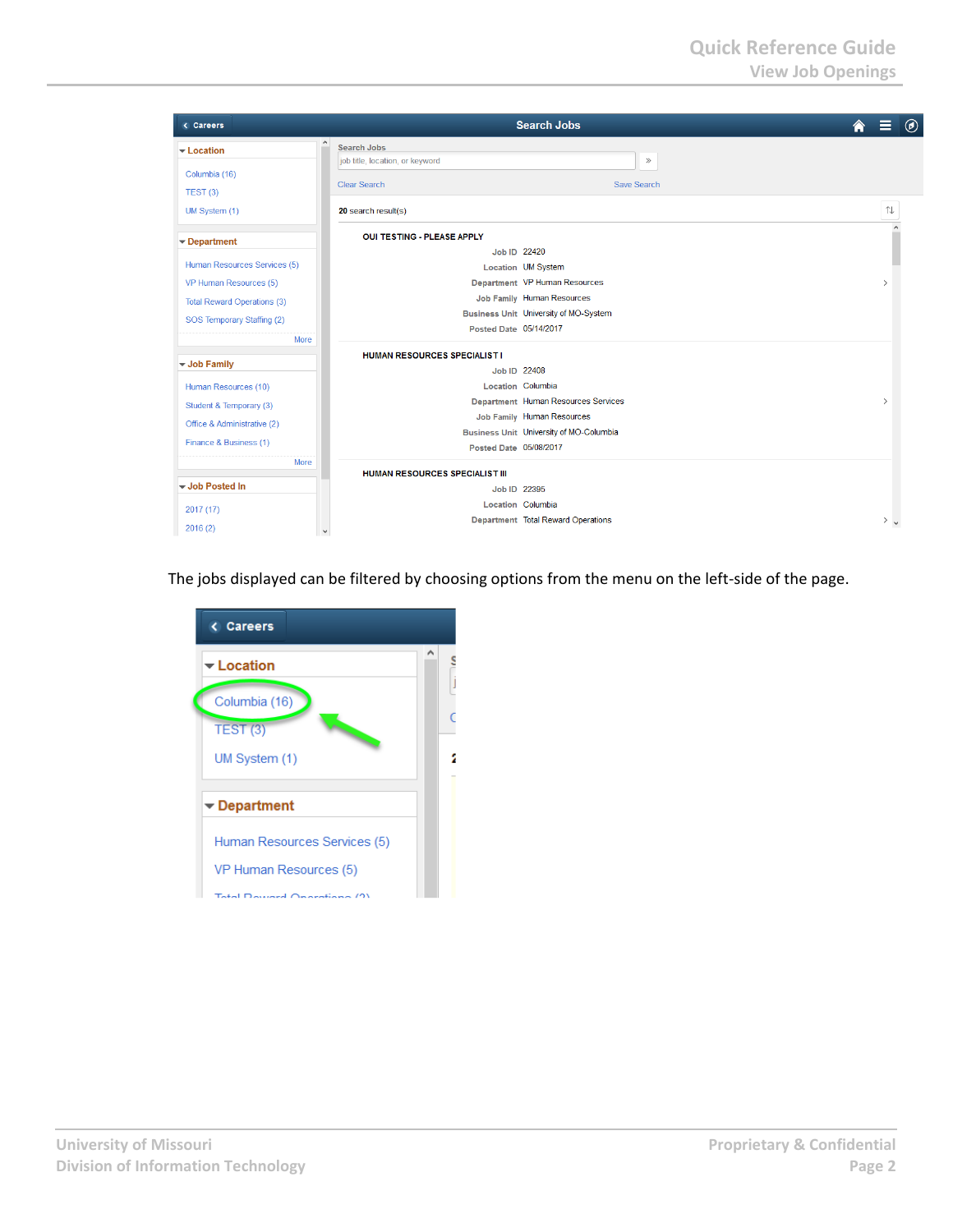b. Once an option is selected, it will display above the filtered search results.

| <b>Search Jobs</b><br>job title, location, or keyword | $\gg$                                   |
|-------------------------------------------------------|-----------------------------------------|
| <b>Clear Search</b>                                   | Save Search                             |
| Columbia ®                                            |                                         |
| 16 search result(s)                                   |                                         |
| <b>HUMAN RESOURCES SPECIALIST I</b>                   |                                         |
| Job ID 22408                                          |                                         |
|                                                       | Location Columbia                       |
|                                                       | Department Human Resources Services     |
|                                                       | Job Family Human Resources              |
|                                                       | Business Unit University of MO-Columbia |
| Posted Date 05/08/2017                                |                                         |
| <b>HUMAN RESOURCES SPECIALIST III</b>                 | $\mathbf{r}$                            |
| Job ID 22395                                          |                                         |
|                                                       |                                         |

 c. Filters can be removed individually by click the **<sup>X</sup>** icon on the displayed filter, or by clicking the **Clear All** link, which will remove all filters currently applied.

| pob uue, locauon, or keyword                                                  | 77          |
|-------------------------------------------------------------------------------|-------------|
| <b>Clear Search</b>                                                           | Save Search |
| <b>Clear All</b><br>Columbia (8)<br>Human Resources (8)<br>7 search result(s) |             |
| HUMAN DESOUDCES SPECIALISTI                                                   |             |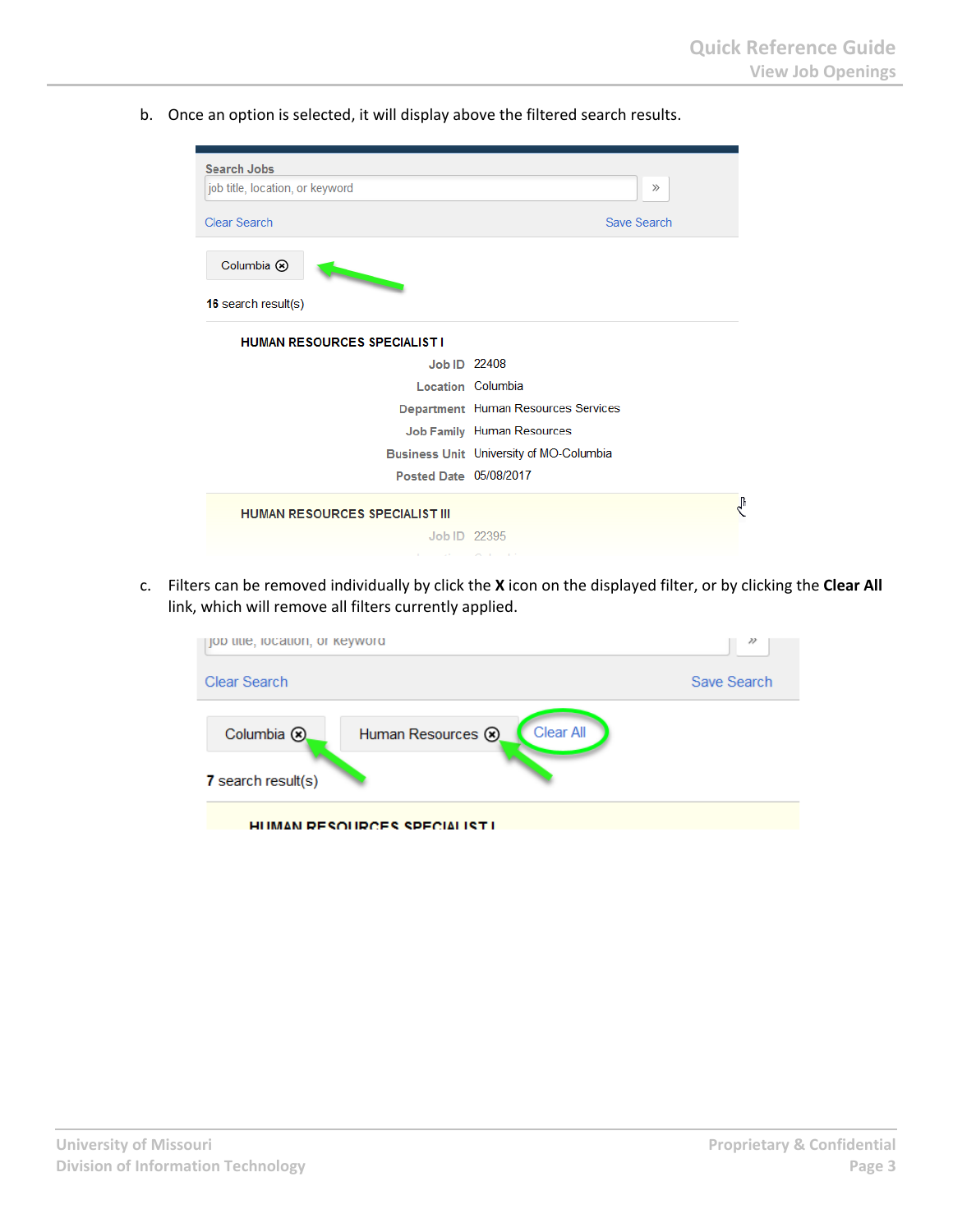d. Current jobs and job search results can also be sorted by clicking the **Sort** menu button and choosing one of the options displayed.

| <b>Sort</b>          | $\times$ |  |
|----------------------|----------|--|
| <b>Job Title</b>     |          |  |
| Job ID               |          |  |
| Location             |          |  |
| Department           |          |  |
| <b>Job Family</b>    |          |  |
| <b>Business Unit</b> |          |  |
| <b>Posted Date</b>   |          |  |
|                      |          |  |

3. To view a specific job listing, choose the opening you want to view from the list of search results.

| <b>Clear Search</b>                 | Save Search                             |          |
|-------------------------------------|-----------------------------------------|----------|
| 20 search result(s)                 |                                         | 讠        |
| <b>PAT ACCT REP</b>                 |                                         | $\wedge$ |
| Job ID 22387                        |                                         |          |
|                                     | Location Columbia                       |          |
|                                     | Department UP Payment Services          |          |
|                                     | Job Family Office & Admin Support       |          |
|                                     | Business Unit University of MO-Columbia |          |
| Posted Date 05/03/2017              | $\frac{1}{2}$                           |          |
| <b>IN IMANU DECOUDOES ACCISTANT</b> |                                         |          |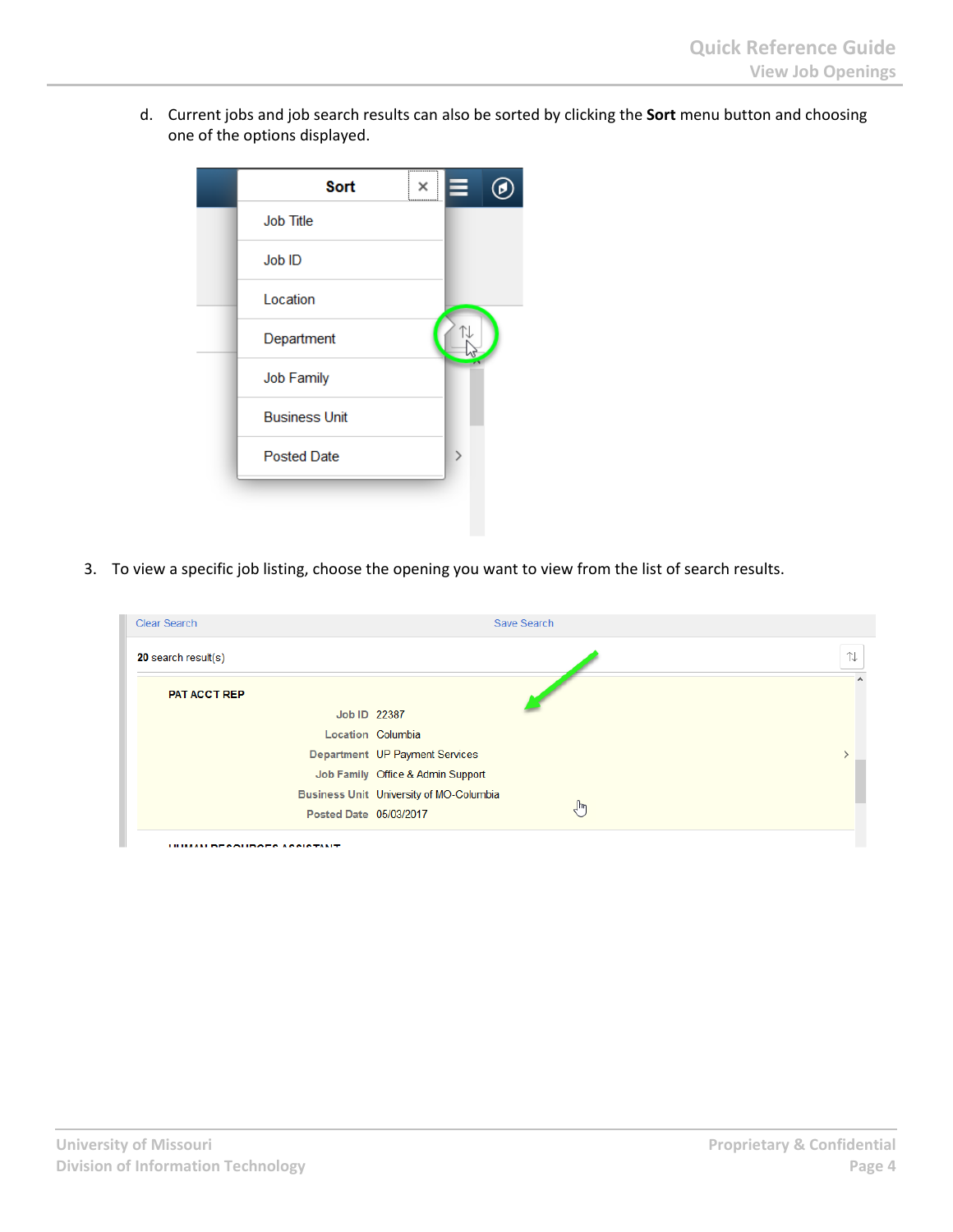a. The Job Description page will display.

| < Search Jobs                                                      |                                                                                                                 | <b>Job Description</b>                                                                                                                                                                                                                                                                                                                                                                                                                                                                                                                                                                                                              |                      | $\odot$  |
|--------------------------------------------------------------------|-----------------------------------------------------------------------------------------------------------------|-------------------------------------------------------------------------------------------------------------------------------------------------------------------------------------------------------------------------------------------------------------------------------------------------------------------------------------------------------------------------------------------------------------------------------------------------------------------------------------------------------------------------------------------------------------------------------------------------------------------------------------|----------------------|----------|
| Previous Job                                                       |                                                                                                                 | <b>PAT ACCT REP</b>                                                                                                                                                                                                                                                                                                                                                                                                                                                                                                                                                                                                                 |                      | Next Job |
|                                                                    |                                                                                                                 |                                                                                                                                                                                                                                                                                                                                                                                                                                                                                                                                                                                                                                     | <b>Apply for Job</b> |          |
|                                                                    | Job ID 22387                                                                                                    | Full/Part Time Full-Time                                                                                                                                                                                                                                                                                                                                                                                                                                                                                                                                                                                                            |                      |          |
|                                                                    | Location Columbia                                                                                               |                                                                                                                                                                                                                                                                                                                                                                                                                                                                                                                                                                                                                                     |                      |          |
|                                                                    | ☆ Add to Favorite Jobs                                                                                          |                                                                                                                                                                                                                                                                                                                                                                                                                                                                                                                                                                                                                                     |                      |          |
|                                                                    | Email this Job                                                                                                  |                                                                                                                                                                                                                                                                                                                                                                                                                                                                                                                                                                                                                                     |                      |          |
| <b>Benefit Eligibility</b>                                         |                                                                                                                 |                                                                                                                                                                                                                                                                                                                                                                                                                                                                                                                                                                                                                                     |                      |          |
|                                                                    |                                                                                                                 |                                                                                                                                                                                                                                                                                                                                                                                                                                                                                                                                                                                                                                     |                      |          |
|                                                                    |                                                                                                                 | This position is eligible for University benefits. The University offers a comprehensive benefits package, including medical, dental and vision plans, retirement, paid time off, and educational fee discounts.<br>For additional information on University benefits, please visit the Faculty & Staff Benefits website at http://www.umsystem.edu/totalrewards/benefits                                                                                                                                                                                                                                                           |                      |          |
|                                                                    |                                                                                                                 |                                                                                                                                                                                                                                                                                                                                                                                                                                                                                                                                                                                                                                     |                      |          |
|                                                                    | core campus values of respect, responsibility, discovery and excellence.                                        | The University of Missouri is fully committed to achieving the goal of a diverse and inclusive academic community of faculty, staff and students. We seek individuals who are committed to this goal and our                                                                                                                                                                                                                                                                                                                                                                                                                        |                      |          |
| <b>Diversity Commitment</b><br><b>Equal Employment Opportunity</b> |                                                                                                                 |                                                                                                                                                                                                                                                                                                                                                                                                                                                                                                                                                                                                                                     |                      |          |
|                                                                    | Services/Affirmative Action officer at 573-882-4256.                                                            | The University of Missouri is an equal access, equal opportunity, affirmative action employer that is fully committed to achieving a diverse faculty and staff. Equal Opportunity is and shall be provided for all<br>employees and applicants for employment on the basis of their demonstrated ability and competence without unlawful discrimination on the basis of their race, color, national origin, ancestry, religion, sex,<br>sexual orientation, gender identity, gender expression, age, genetic information, disability, or protected veteran status. For more information, call the Vice Chancellor of Human Resource |                      |          |
|                                                                    | To request ADA accommodations, please call the Disability Inclusion and ADA Compliance Manager at 573-884-7278. |                                                                                                                                                                                                                                                                                                                                                                                                                                                                                                                                                                                                                                     |                      |          |
|                                                                    |                                                                                                                 | <b>EEO IS THE LAW</b>                                                                                                                                                                                                                                                                                                                                                                                                                                                                                                                                                                                                               |                      |          |
|                                                                    | To read more about Equal Employment Opportunity (EEO) please use the following links:                           |                                                                                                                                                                                                                                                                                                                                                                                                                                                                                                                                                                                                                                     |                      |          |
|                                                                    | • EEO is the Law English Version<br>• EEO is the Law Spanish Version                                            |                                                                                                                                                                                                                                                                                                                                                                                                                                                                                                                                                                                                                                     |                      |          |

b. The currently viewed job posting can be added to your favorites by clicking the **Add to Favorite Jobs** link. The currently viewed job posting can also be emailed by clicking the **Email this Job** link.

| Job ID 22387                                                                          |
|---------------------------------------------------------------------------------------|
| Location Columbia                                                                     |
| ☆ Add to Favorite Jobs<br><b>Re</b> Email this Job                                    |
| nefit Eligibility                                                                     |
| a pocition is oligible for University bonafits. The University offers a comprehensive |

 c. Enter an email address in the **To** field and your name in the **Your Name** field. Click the **Send** button in the top-right corner.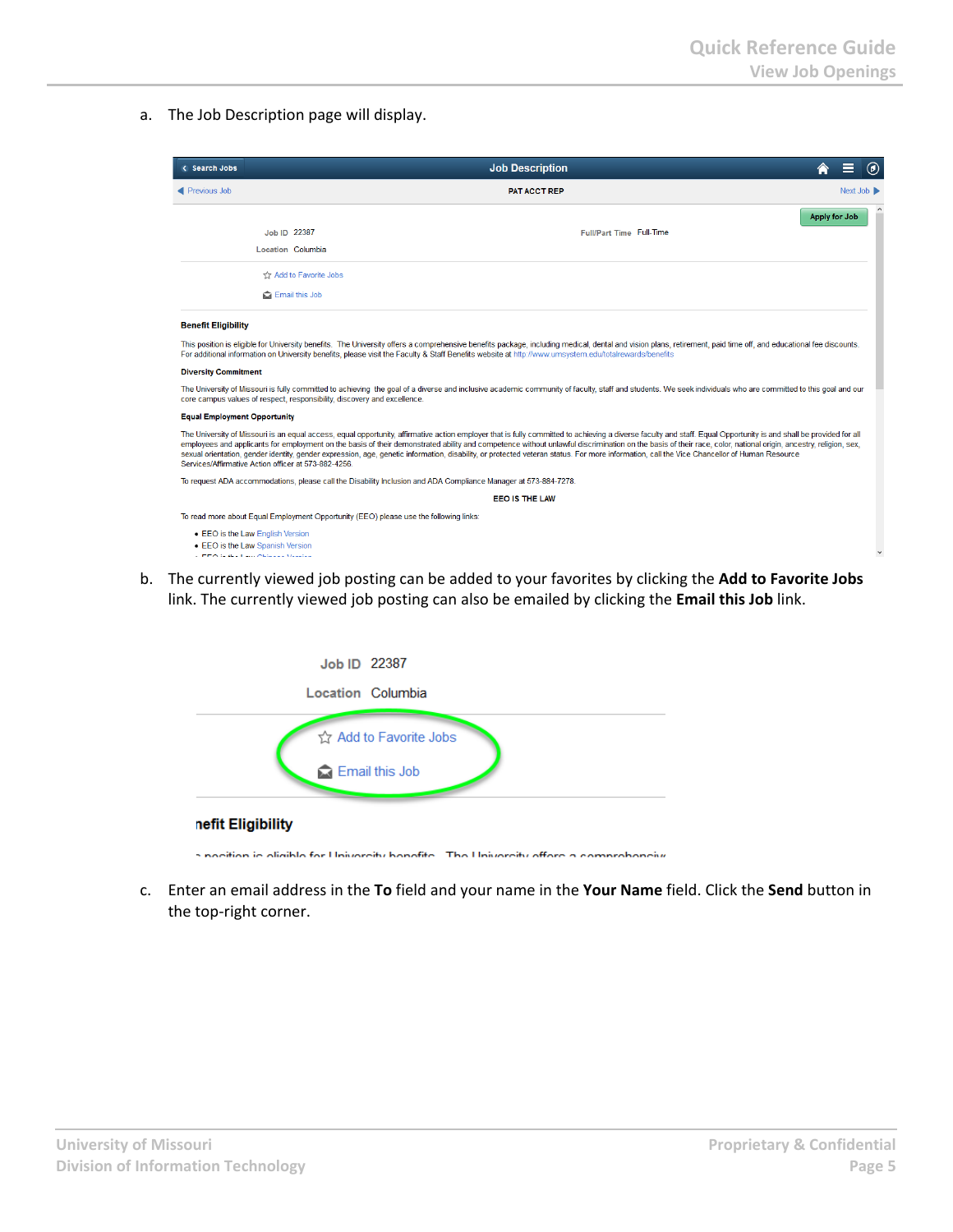| Cancel | <b>Email Job</b><br>Send                                                                                                                                                                                                                                                         |
|--------|----------------------------------------------------------------------------------------------------------------------------------------------------------------------------------------------------------------------------------------------------------------------------------|
|        | Enter the email address, using a comma as a separator, of the person to whom you are sending this job information. When you are finished, press the Send button.                                                                                                                 |
|        | T <sub>o</sub><br>xavier.charles@schoolforgiftedchildren.com                                                                                                                                                                                                                     |
|        | Wilson, Wade<br>'Your Name                                                                                                                                                                                                                                                       |
|        | Subject Interesting job at Univ of Missouri Retirees                                                                                                                                                                                                                             |
|        | Message Wilson, Wade saw this job opening and thought you might find it interesting:                                                                                                                                                                                             |
|        | PAT ACCT REP<br>Univ of Missouri Retirees<br>Columbia                                                                                                                                                                                                                            |
|        | We would like to invite you to visit our careers site to complete your application.                                                                                                                                                                                              |
|        | DIRECTIONS:<br>1. Select the link to access our careers site.<br>2. Sign In to access your account or if you are not an existing user select the New User link to create one.<br>3. Review the job description and select the Apply button to begin your application.            |
|        | https://myhrgaup.umsystem.edu/psp/tamext/COLUMHRMS/c/HRS_HRAM_FL.HRS_CG_SEARCH_FL.GBL?Page=HRS_APP_JBPST_FL&Action=U&FOCUS=Applicant&<br>SiteId=6&JobOpeningId=22387&PostingSeg=1                                                                                                |
|        | If you are a current employee of our organization please use the following link instead:<br>https://myhrqaup.umsystem.edu/psp/tamext/COLUMHRMS/c/HRS_HRAM_EMP_FL.HRS_CG_SEARCH_FL.GBL?Page=HRS_APP_JBPST_FL&Action=U&SiteId=6&<br>FOCUS=Employee&JobOpeningId=22387&PostingSeg=1 |
|        | Thank you.                                                                                                                                                                                                                                                                       |
|        | **Disclaimer: Please note that any views or opinions presented in this email are solely those of the sender and do not necessarily represent those of the company.                                                                                                               |

**Note**: This email contains two links, one for External users and one for Internal users so the generated email can be sent to either.

d. To view other job openings, click the **< Search Jobs (Back)** button.

| < Search Jobs |                        |
|---------------|------------------------|
| Previous Job  |                        |
|               |                        |
|               | Job ID 22387           |
|               | Location Columbia      |
|               | ☆ Add to Favorite Jobs |
|               | Email this Job         |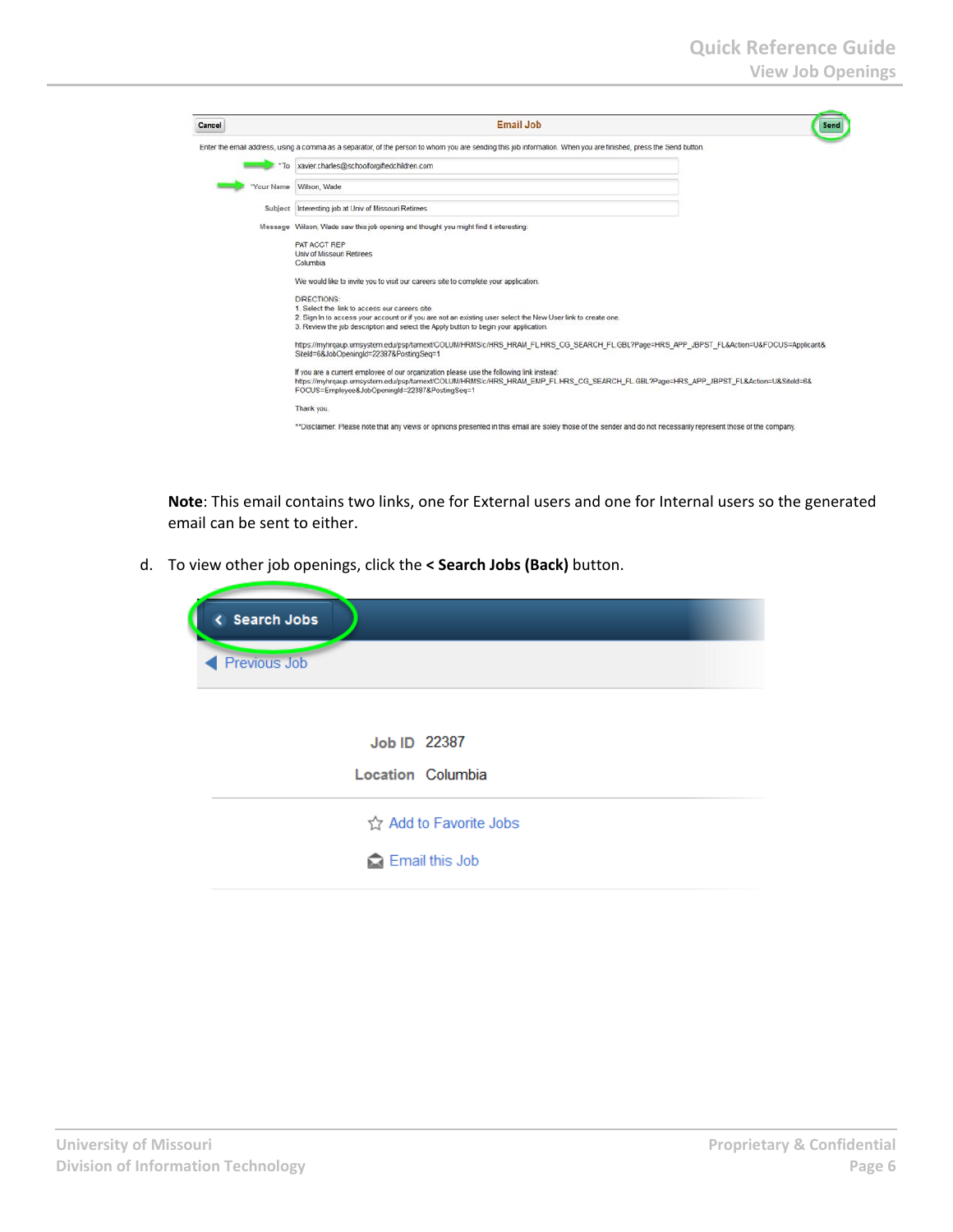4. You can save a search if you have selected filters by clicking the **Save Search** link.

| job title, location, or keyword |                   |        | $\gg$       |
|---------------------------------|-------------------|--------|-------------|
| Clear Search                    |                   |        | Save Search |
| Columbia ®                      | Human Resources 8 | 2017 3 | Clear All   |

- a. Enter a name for the search in the **Search Name** field.
- b. You can also have an email sent to you when a job is posted that matches the saved search criteria by checking the corresponding **check box** and entering an email address in the **Email To** field.
- c. Click the **Save** button to save the search.

| 'esult(s)<br>Cancel | <b>Save Search</b>                                      | Save |
|---------------------|---------------------------------------------------------|------|
|                     | *Search Name MU HR 2017 JOBS                            |      |
|                     | $\boxdot$ Email me when new jobs meet my criteria       |      |
|                     | xavier.charles@schoolforgiftenchildren.con<br>*Email To |      |
|                     |                                                         |      |
|                     |                                                         |      |
|                     | ocation Columbia                                        |      |